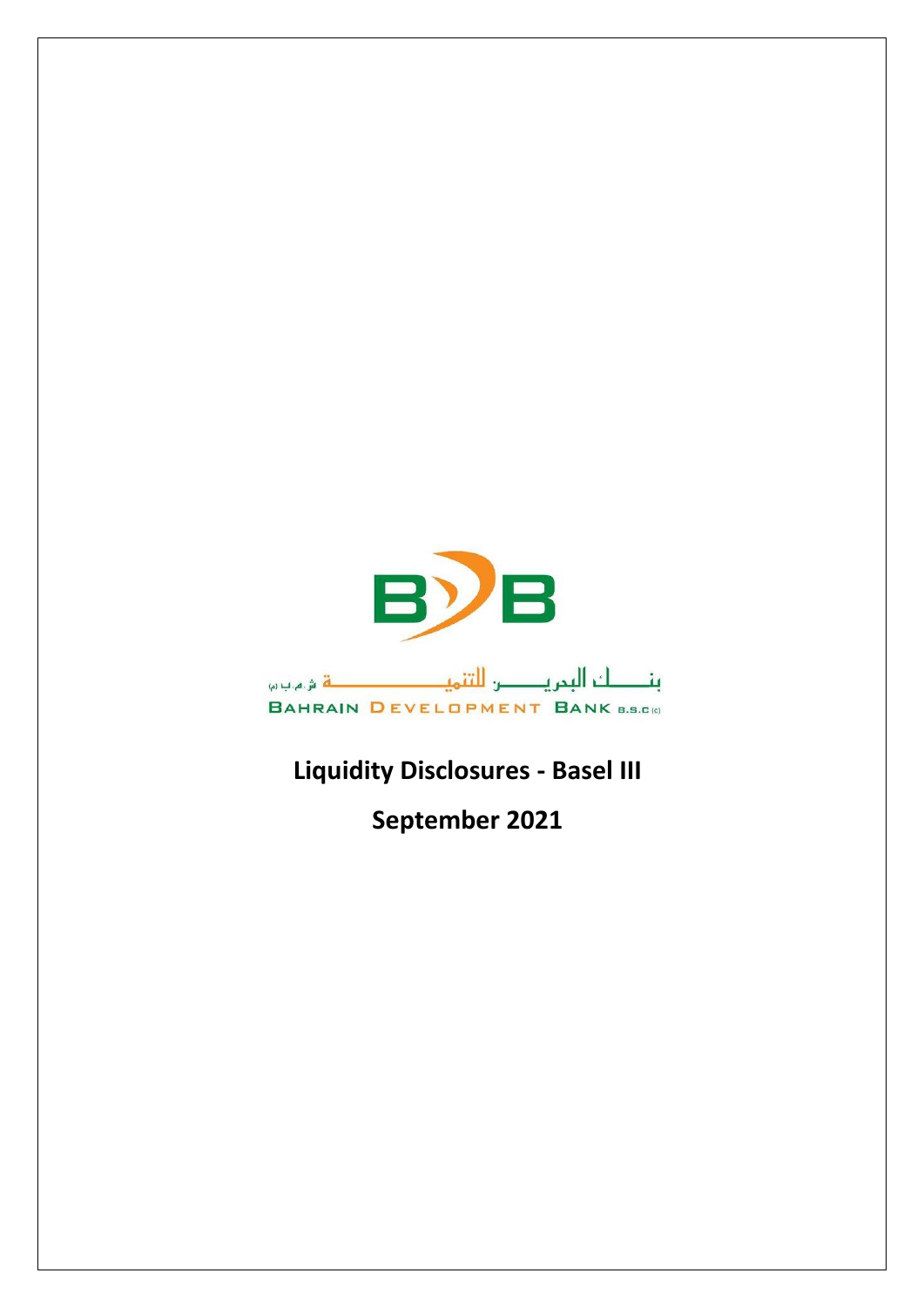## **Consolidated Liquidity Coverage Ratio – September 2021**

In August 2018, the Central Bank of Bahrain (CBB) issued its regulations on Liquidity Risk Management (LM). Amongst other things, the LM regulations mandate banks to implement Liquidity Coverage Ratio (LCR) by end of June 2019. The main objective of the LCR is to promote short-term resilience of the liquidity risk profile of banks by ensuring that they have sufficient level of high-quality liquid assets (HQLAs) to honour net cash outflows and survive a significant stress scenario lasting for a period of up to 30 days. As per CBB LM regulations, banks must meet the minimum LCR of not less than 100 percent daily.

The below table provides information on BDB's Consolidated LCR for the quarter ended 30<sup>th</sup> September 2021.

|                                                           | (In BD 000')                                                                               |                                            |         |                                          |  |  |  |  |  |
|-----------------------------------------------------------|--------------------------------------------------------------------------------------------|--------------------------------------------|---------|------------------------------------------|--|--|--|--|--|
| <b>Consolidated LCR</b>                                   |                                                                                            | <b>Total Unweighted</b><br>Value (average) | Weights | <b>Total Weighted Value</b><br>(average) |  |  |  |  |  |
|                                                           |                                                                                            |                                            |         |                                          |  |  |  |  |  |
|                                                           | <b>HIGH-QUALITY LIQUID ASSETS</b>                                                          |                                            |         | 46,749                                   |  |  |  |  |  |
| <b>Total HOLA</b><br>$\mathbf{1}$<br><b>CASH OUTFLOWS</b> |                                                                                            |                                            |         |                                          |  |  |  |  |  |
|                                                           |                                                                                            |                                            |         |                                          |  |  |  |  |  |
| $\overline{2}$                                            | Retails Deposits and deposits from small business customers,<br>of which:                  |                                            |         |                                          |  |  |  |  |  |
| 3                                                         | Stable Deposits                                                                            |                                            |         |                                          |  |  |  |  |  |
| 4                                                         | Less Stable Deposits                                                                       | 783                                        | 10%     | 78                                       |  |  |  |  |  |
| 5                                                         | Unsecured wholesale funding, of which:                                                     |                                            |         |                                          |  |  |  |  |  |
| 6                                                         | Operational deposits (all counterparties) and deposits in<br>networks of cooperative banks |                                            |         |                                          |  |  |  |  |  |
| 7                                                         | Non-operational deposits (all counterparties)                                              | 12,703                                     | 100%    | 12,703                                   |  |  |  |  |  |
| 8                                                         | <b>Unsecured Debt</b>                                                                      |                                            |         |                                          |  |  |  |  |  |
| 9                                                         | Secured wholesale funding                                                                  |                                            |         |                                          |  |  |  |  |  |
| 10                                                        | Additional requirements, of which:                                                         |                                            |         |                                          |  |  |  |  |  |
| 11                                                        | Outflows related to derivative exposures and other collateral                              |                                            |         |                                          |  |  |  |  |  |
| 12                                                        | requirements                                                                               |                                            |         |                                          |  |  |  |  |  |
| 13                                                        | Outflows related to loss of funding on debt products<br>Credit and liquidity facilities    |                                            |         |                                          |  |  |  |  |  |
| 14                                                        | Other contractual funding obligations                                                      | 2,390                                      | 100%    | 2,390                                    |  |  |  |  |  |
| 15                                                        | Other contingent funding obligations                                                       | 1,591                                      | 5%      | 80                                       |  |  |  |  |  |
| 16                                                        | <b>Total Cash Outflows</b>                                                                 | 17,466                                     |         | 15,250                                   |  |  |  |  |  |
|                                                           | <b>CASH INFLOWS</b>                                                                        |                                            |         |                                          |  |  |  |  |  |
| 17                                                        | Secured lending (eg reverse repos)                                                         |                                            |         |                                          |  |  |  |  |  |
| 18                                                        | Inflows from fully performing exposures                                                    | 2,355                                      | 50%     | 1,178                                    |  |  |  |  |  |
| 19                                                        | Other cash inflows                                                                         | 12,964                                     | 100%    | 12,964                                   |  |  |  |  |  |
| 20                                                        | <b>Total Cash Inflows</b>                                                                  | 15,319                                     |         | 11,438                                   |  |  |  |  |  |
|                                                           | <b>Total Adjusted Value</b>                                                                |                                            |         |                                          |  |  |  |  |  |
| 21                                                        | <b>TOTAL HQLA</b>                                                                          |                                            |         | 46,749                                   |  |  |  |  |  |
| 22                                                        | <b>TOTAL NET CASH OUTFLOWS</b>                                                             |                                            |         | 3,813                                    |  |  |  |  |  |
| 23                                                        | <b>LIQUIDITY COVERAGE RATIO (%)</b>                                                        |                                            |         | 1226%                                    |  |  |  |  |  |
|                                                           |                                                                                            |                                            |         |                                          |  |  |  |  |  |

As per the CBB LM module, the consolidated LCR of 1226% reported above in line 23 is the simple average of daily LCR during Q3 2021.